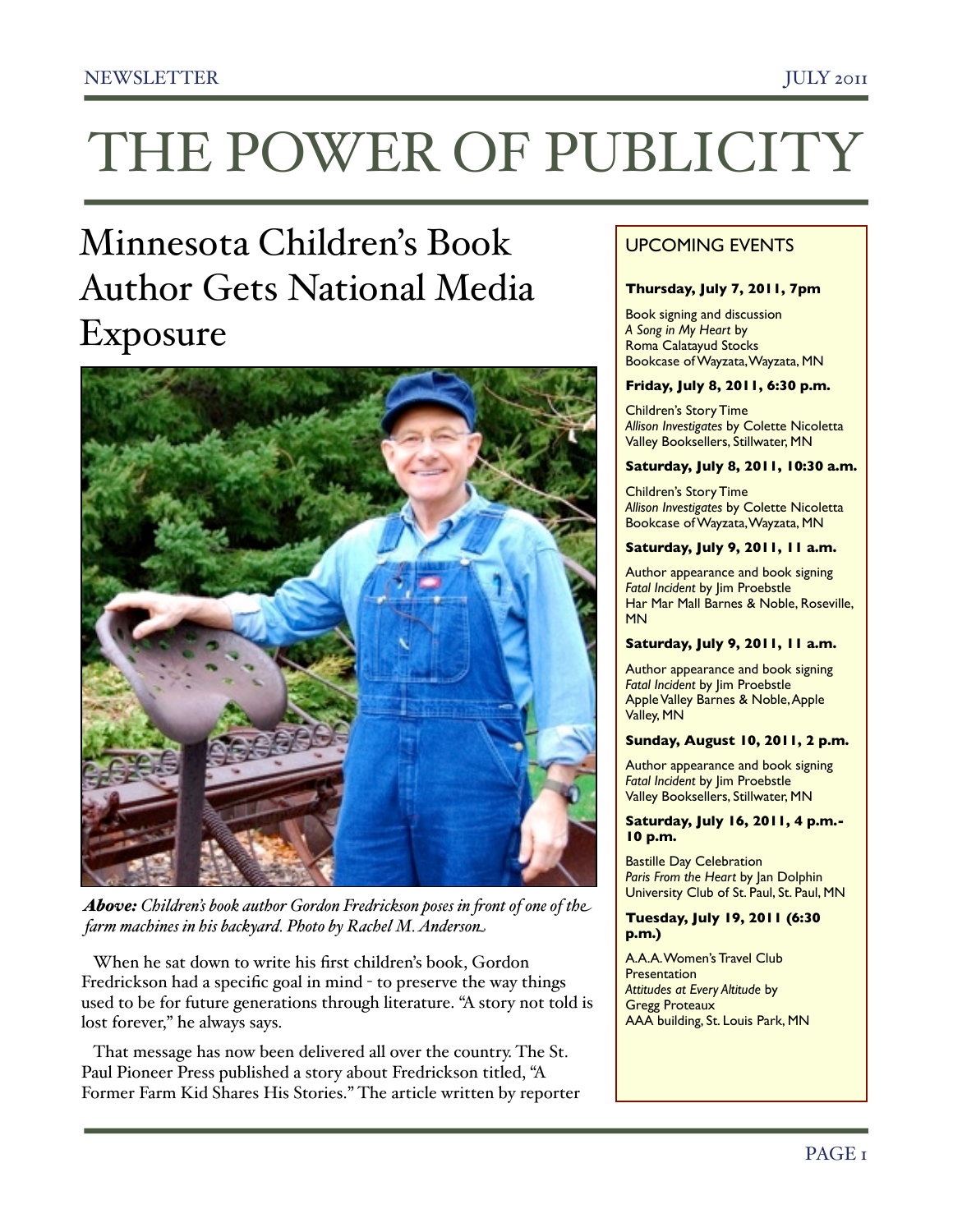Jessica Fleming was picked up by the Associated Press and reprinted dozens of times during the month of June.

 Among the newspapers that picked up the story, USA Today, The Washington Examiner in Washington, D.C.,The San Antonio Express and The Westport News in Stamford, Connecticut. WSB Radio in Atlanta ran a version of the story on its website. So did WRAL TV in Raleigh-Durham, North Carolina, and at least a dozen other media outlets in Minnesota and several other states.



 Also in early June, The Agri-[News](http://www.agrinews.com/local/author/writes/to/preserve/memories/of/farm/life/story-3644.html) published a story Rachel M. Anderson wrote about Gordon titled, "Fredrickson Writes to Preserve Memories of Farm Life."

 Good timing for the local, regional and national exposure as June also marked the launch of Fredrickson's latest book about a fictional farm family scraping a living off the land in rural Minnesota. *A Farm Country Picnic* is a story about summertime, the haying season on the farm.



 One day the kids want to go fishing and have a picnic, but their parents didn't have time to take a break because the hay needs to get cut and then picked up from the field after it dries. Their father tells them they can go fishing the next time it rains. But when that much anticipated day comes, an unexpected problem postpones their afternoon of fun.

 Gordon Fredrickson offers free performances of all of his books. He appears at schools, libraries and community events. More information can be found at [www.GordonFredrickson.com.](http://www.GordonFredrickson.com)

# JUNE EVENTS & MEDIA PLACEMENTS



# *A Song in My Heart Debuts*

 When they encounter a large crowd a lot of people get butterflies, but not Roma Calatayud-Stocks. She was perfectly content as close to 100 friends and family gathered to help celebrate the launch of her new novel.

The event took place the evening of June 16, 2011, at the historic Minneapolis Club,

the perfect setting to launch *A Song in My Heart*, a historical novel set at the turn

of the century in both Minneapolis and Mexico City.

 A *Song in My Heart* is the story of Alejandra Stanford who dreams of one day becoming an orchestral conductor. "I was very much inspired by what was

*Right: Roma Calatayud Stocks greets one of the many supporters who came to her book launch party at the Minneapolis Club on June 16, 2011.* 

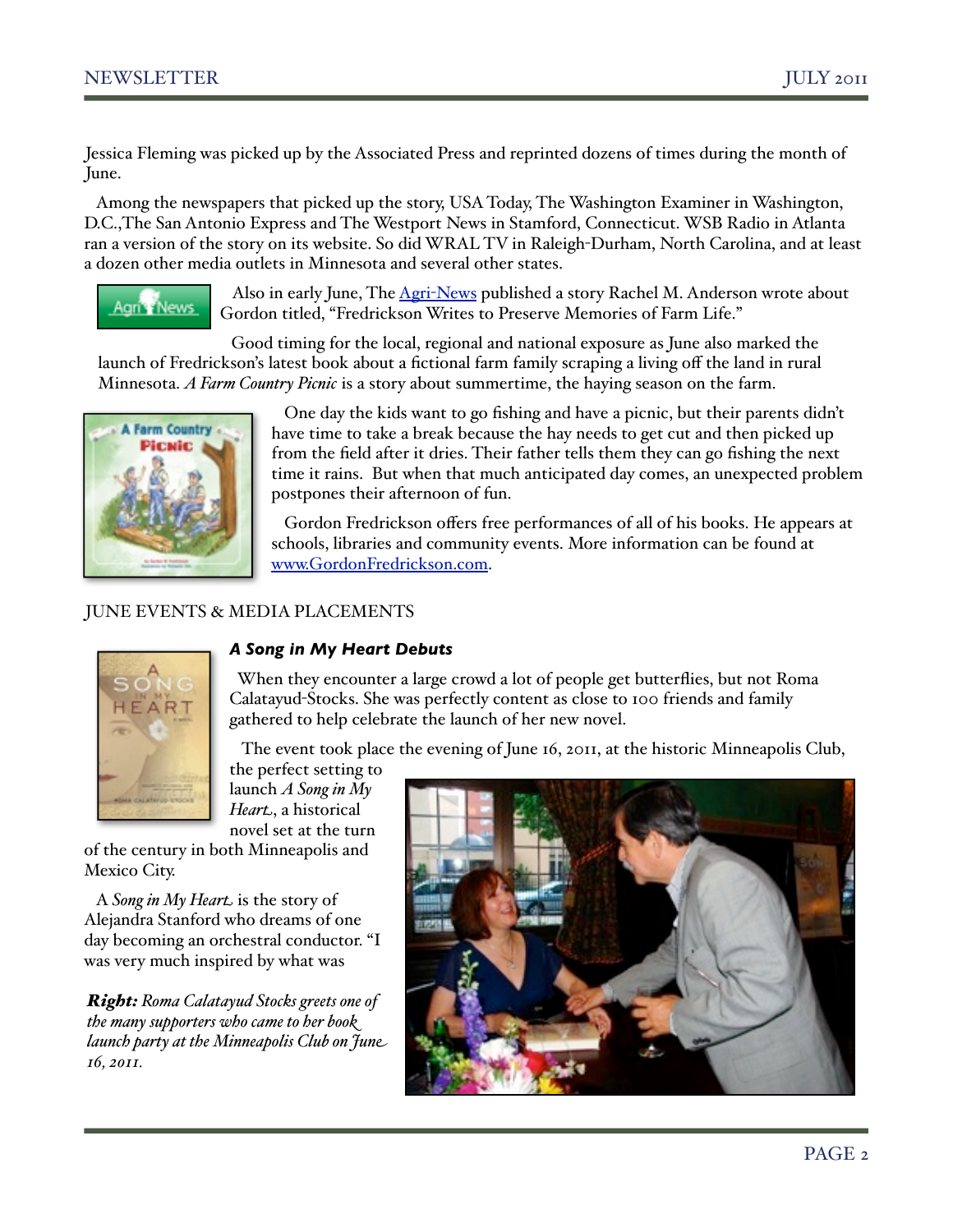happening at the turn of the century with music in both my hometown of Mexico City and my adopted homeland of Minnesota. The early 1900s were an incredible time in both nations' musical history," said Calatayud-Stocks.

 Earlier in the month, the book was featured at the 15th Annual Hispanic Marketing Conference at the Minneapolis Hilton; and its release got national attention as well. [The Clarion](http://livepage.apple.com/)-Ledger in Jackson, Mississippi ran a Q&A article with the author in their Sunday paper on June 19, 2011.

 *A Song in My Heart* is accompanied by a CD that contains a musical score composed by the author. It is Calatayud-Stocks's debut novel. More information can be found at [www.RomaStocks.com.](http://www.RomaStocks.com)

#### *Alexa E. Woodiwiss' Unlocked Receives a New York Newspaper Review*



 The granddaughter of one of the most famous romance novelists who ever wrote is well on her way to making a name for herself in the literary world. Alexa E. Woodiwiss' debut novel, *Unlocked,* received a rave review from [The Epoch Times](http://www.theepochtimes.com/n2/arts-entertainment/alexa-woodiwiss-does-romantic-novels-her-own-way-57134.html) in New York City in the article, "Alexa Woodiwiss Does Romantic Novels Her Own Way" published June 2, 2011.

 In her review, reporter Pat Chasteen says, "A new fantasy romance author has burst on the scene…. Alexa has obviously inherited her grandmother's talent for writing."

 Alexa is the granddaughter of New York Times best selling romance novelist Kathleen E. Woodiwiss. *Unlocked* is the first in a series of books Woodiwiss has planned and is available for purchase on Amazon.com and through the author's website: [www.alexaewoodiwiss.com.](http://www.alexaewoodiwiss.com)





# *Gregg Proteaux's Attitudes at Every Altitude Finds the Perfect Audience*

 The key to success for any author is finding the right audience for their book and flight attendant Gregg Proteaux has definitely found his - travelers!

 The author of *Attitudes at Every Altitude, One Flight Attendant's Observations from 7* 

*Mi&ion Miles Flown* kept members of the AAA Minneapolis Travel Club in stitches the evening of June 15, 2011.

 Attendees enjoyed hearing about all the funny experiences flight attendants have on the job. They especially liked Proteaux's description of a typical day where he has to juggle food, drinks, over packed bags and dirty diapers.

 After the presentation, books were sold. Many of the attendees said they plan to read *Attitudes at Every Altitude* before catching their next flight.



*Above: Flight attendant and author Gre' Proteaux shares some of his funniest experiences in the skies with members of the AAA Minneapolis Travel Club.*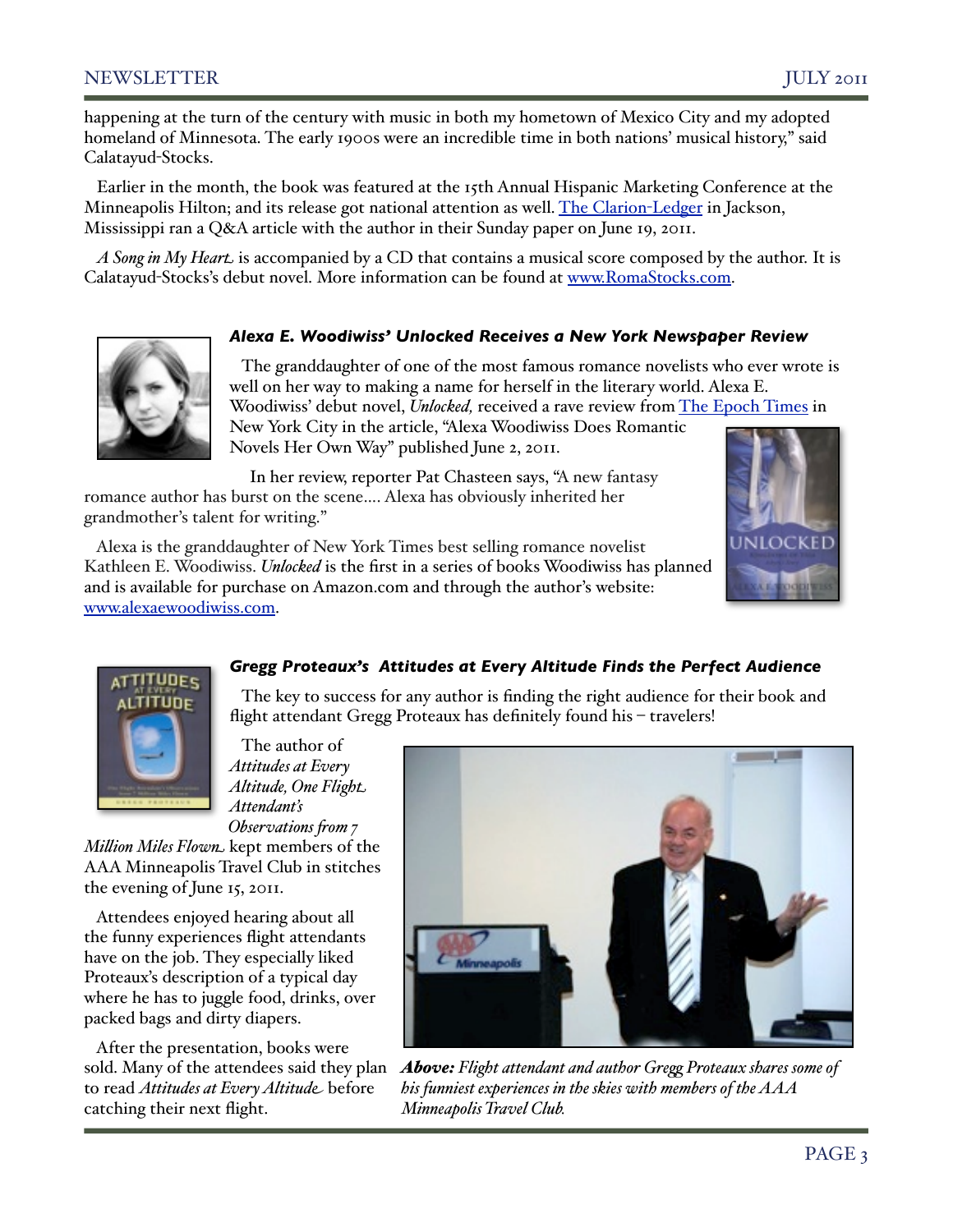

# *Founder of Twin Cities-based Beaver's Pond Press Sells Company*

 RMA Publicity helped Beaver's Pond Press, a mentoring publisher in the Twin Cities, get the word out about a major change at the top. News that company founder Milt Adams had sold his remaining stake in the company to publishing executive Tom Kerber ran in the St. Paul Pioneer Press, Minneapolis Business Journal and MN Sun Newspapers.

*Le!: Milt Adams founded Beaver's Pond Press in 1998 at the age of 70. Even though he is retiring, he will still have a role at the company.* 

# *National Franchise Games2U Gets the Attention of Minnesota Media*

 While RMA Publicity's main focus is on books, we also have a number of business clients. One of them is the Twin Cities Games2U franchise. Games2U offers interactive mobile entertainment, including a video game theater, high-tech Laser Tag, life-sized Hamster Balls and more.

 Owner Jim Sadlovsky came to us for help getting a story about his company into the headlines. Earlier this year we were able to secure a placement for him in the Dakota County Tribune Business Weekly, and in early June captured the attention of KARE 11's morning reporter, Dave Berggren.

 Games2U received more than 7 minutes worth of airtime between 5am – 7am on Monday, June 6, 2011. Immediately after the story aired, the phones started ringing.



*Above: KARE 11 morning news reporter Dave Berggren interviewed Jim Sadlovsky, owner of the Twin Cities Games2U !anchise, in the station's parking lot on June 6, 2011. (That's Jim in the black polo shirt.) He shared the story of how he le\* corporate America to run his own business and is loving it!* 

# *Also in July….*

• [The Metro Lutheran](http://metrolutheran.org/2011/06/when-%E2%80%98one-flesh%E2%80%99-becomes-two-again/) interviewed Lutheran Pastor Jeff Dorman about his new divorce mediation business, Dorman Mediation in White Bear Township. The article, "A Ministry of Conflict Mediation Within Marriage Disputes" ran in the paper's June 30, 2011 issue. This is the third media placement RMA Publicity has secured for Dorman. Newspaper articles also appeared earlier this year in the Quad Community Press and Roseville Review.

- Jim Proebstle was interviewed by 3WI Radio in Brainerd about his historical fiction novel, *Fatal Incident*.
- A reporter from The Roseville Review interviewed retired teacher Emrys Current about her awardwinning children's book, *Looking for Lucy*.